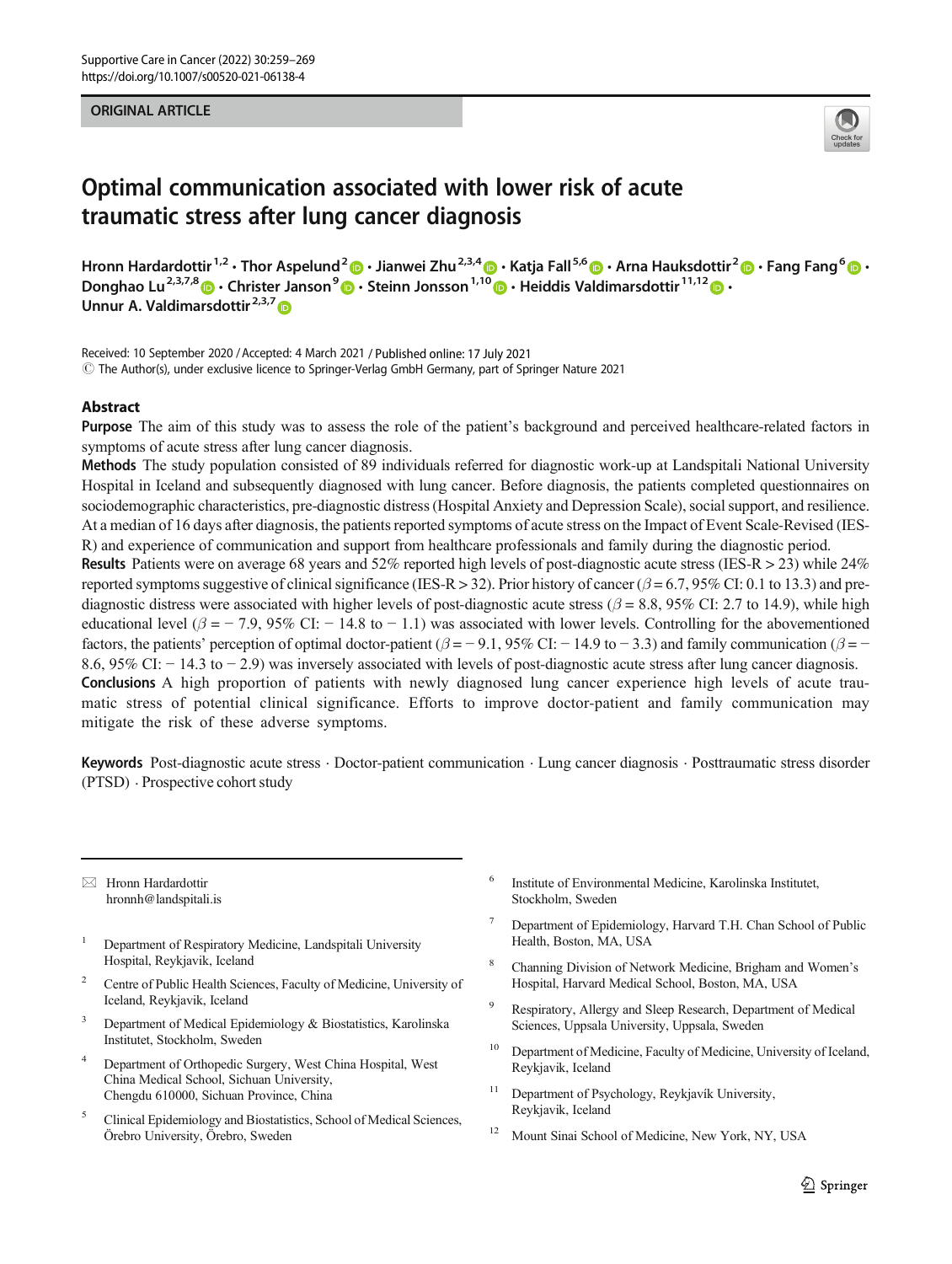## Introduction

Receiving a cancer diagnosis may induce a significant psychological and biological stress response [[1](#page-8-0)–[6\]](#page-8-0) with documented immediate risks of extreme outcomes including suicide and cardiovascular deaths [[7](#page-8-0)]. Evidence indicates that as many as 19–62% of cancer patients experience clinically significant levels of cancer-related stress, especially patients facing a poor prognosis, e.g., lung cancer [[1,](#page-8-0) [8\]](#page-8-0). This patient group experiences a range of other psychological symptoms, including acute stress, anxiety, and depression as well as posttraumatic stress [\[9\]](#page-9-0), which may also impact social, occupational, or other important areas of function [[10\]](#page-9-0). Early detection of acute stress symptoms in cancer patients is critical as these symptoms have been linked with poorer mental and physical health [[10\]](#page-9-0), including increased cancer symptom burden [[1,](#page-8-0) [3](#page-8-0)], decreased compliance with medical care [\[11](#page-9-0)], prolonged hospital stay [[12\]](#page-9-0), decreased quality of life [\[3,](#page-8-0) [9,](#page-9-0) [13\]](#page-9-0), and even reduced overall survival [\[2](#page-8-0), [14,](#page-9-0) [15\]](#page-9-0).

Mounting evidence suggests that a history of psychological morbidity is associated with the risk of severe mental stress after cancer diagnosis [[10,](#page-9-0) [16,](#page-9-0) [17](#page-9-0)]. Resilience or adaptive coping styles have also been associated with more adaptive responses after cancer diagnosis [\[18\]](#page-9-0), while divergent results have been obtained regarding the role of social support in stress levels after a diagnosis of cancer [[18](#page-9-0)–[21](#page-9-0)].

Data are scarce on the association between both the doctorpatient communication and patient-family communication on patient acute stress levels after lung cancer diagnosis. Yet the communication between healthcare professionals and cancer patients has been suggested as an important contributor to patients' well-being and medical outcomes [[13,](#page-9-0) [22\]](#page-9-0). Current guidelines suggest that physicians should communicate in a straightforward and patient-centered way to reduce mismatch of understanding and meet patients' satisfaction and preferences [[23](#page-9-0)]. Nevertheless, patients often report dissatisfaction with the amount and nature of information they receive about their disease and prognosis as well as choices in its management [\[24,](#page-9-0) [25\]](#page-9-0). Moreover, several studies using various methodologies suggest that poor communication with healthcare professionals and family plays a role in psychosocial stress levels and quality of life among cancer patients [[26\]](#page-9-0). Meanwhile, to our knowledge, no studies have been performed specifically on the role of doctor-patient communication and family communication in patients' stress levels shortly after diagnosis of lung cancer and most of the existing literature on stress-related psychological symptoms by cancer patients is when cancer therapy is already established and possibly biased of therapy-related features.

With this background, the present study aimed to determine the prevalence of acute stress symptoms shortly after lung cancer diagnosis, and explore the role of the patient's background and healthcare-related factors (e.g., doctorpatient communication) on the acute stress levels after the diagnosis.

# Methods

#### Procedure and study population

The LUCASS (LUng CAncer, Stress, and Survival) study is a prospective cohort study of the psycho-biologic stress response of patients going through a diagnostic work-up for suspected lung cancer. The measurements include a comprehensive self-assessment of psychological stress with ascertainment of various biomarkers and detailed documentation of the patient's background, clinical factors, and disease course. The data collection is ongoing in Uppsala region, Sweden, while completed nationwide in Iceland. The data used for this study are from the nationwide Icelandic study arm. Eligible were all individuals 18 to 86 years old referred to Landspitali University Hospital in Iceland with clinical and/or radiographic changes suggestive of lung cancer. They went through a diagnostic work-up, leading to a definite lung cancer diagnosis and staging during a 24-h diagnostic work-up or within a few days thereafter. Between March 15, 2015, and March 31, 2018, we recruited 166 patients of whom 130 received a diagnosis of lung cancer. This analysis is confined to the 89 patients diagnosed with lung cancer who completed questionnaires (e.g., IES-R) after the lung cancer diagnosis but before any treatment was given (see flow chart of the study population in Supplementary Figure 1).

The lung cancer diagnosis was in all cases based on pathological diagnosis of non-small cell carcinoma (NSCLC) or small cell carcinoma (SCLC) respectively. Patients with carcinoid tumors  $(n = 3)$  were excluded because of rarity and the predominantly benign nature of carcinoid tumors. The date of the lung cancer diagnosis was defined as the date of the first report of the pathology diagnosis, either from cytology or histologic results. All patients were clinically staged after diagnosis of lung cancer according to TNM classification system (the seventh edition) both for NSCLC and SCLC [[27](#page-9-0)].

All patients referred to Landspitali University Hospital in Iceland for a diagnostic work-up for suspected lung cancer were given verbal and written information about the study at the first hospital visit and informed consent was obtained from all participating patients before any study material was collected.

Approval for the study was granted by the National Bioethics Committee, Iceland (VSNb201460025/03.07).

#### Questionnaire assessment

Questionnaire assessment was integrated with the clinical assessments at two time-points, i.e., during the diagnostic work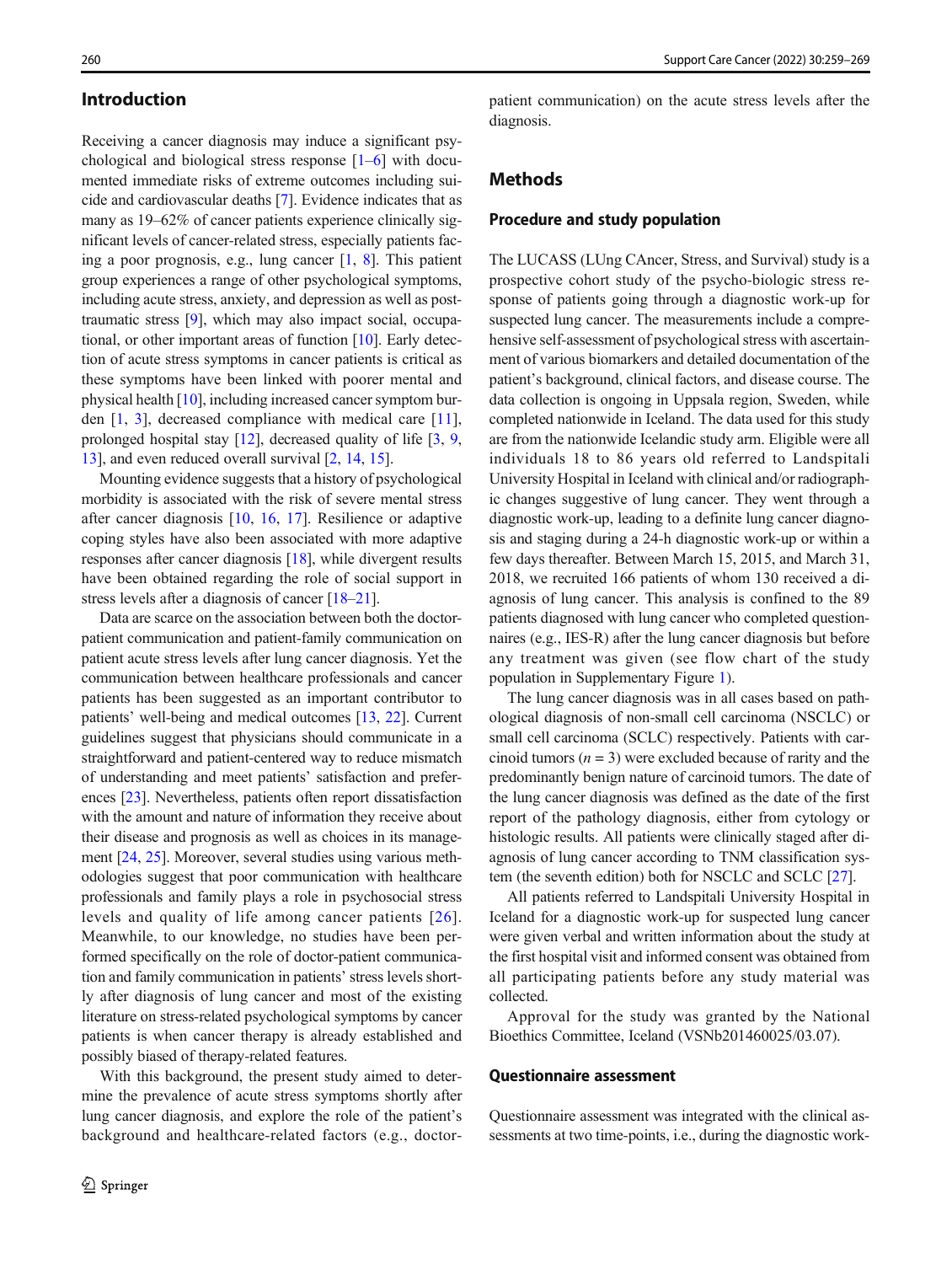up and at a follow-up visit shortly after lung cancer diagnosis but before any treatment. Patients had the option to complete the questionnaires at home and then bring them back to the hospital or complete them during their clinical assessment visits.

#### Assessments before diagnosis

The patients completed a questionnaire consisting of selfreports of age, education, marital status, work, financial status, and smoking. We considered patients having a history of psychologic morbidity if they responded "yes" to ever have suffered from depression or anxiety for 2 weeks or longer or had ever been treated for psychiatric symptoms. Nurse-led assessment of clinical measures and detailed prior medical history was recorded including prior history of any cancer diagnosis.

The 14-item Hospital Anxiety and Depression Scale (HADS) [[28](#page-9-0)] was used to measure pre-diagnostic distress, anxiety, and depression during the diagnostic work-up [\[29\]](#page-9-0). In accordance to guidelines, we used HADS-T scores  $\geq$  13 as indicating mental distress of potential clinical significance [\[29\]](#page-9-0).

We used 7 modified items from the Berkman-Syme Social Network Index (SNI) as a composite measure of social support and connections [\[30,](#page-9-0) [31](#page-9-0)]. To evaluate social support from family and friends, the following five questions were asked: "Is there someone available to you whom you can count on to listen to you when you need to talk?", "Is there someone available to give you good advice about a problem?", "Is there someone available to you who shows you love and affection?", "Can you count on anyone to provide you with emotional support (talking over problems or helping you make a difficult decision)", and "Do you have as much contact as you would like with someone you feel close to, someone in whom you can trust and confide?". Having two or fewer friends or family members was categorized as 0, whereas having three or more was categorized as 1, for each item. In addition, marital status and group activities were included in the final SNI scores with total range from 0 to 7. Low social support reflects scores of 0–2 and high support scores of 3–7.

We measured resilience with the 10-item version of the Connor-Davidson Resilience Scale (CD-RISC-10) [\[32](#page-9-0)]. The total score ranges from 0 to 40, a higher score indicates a higher level of resilience.

#### Assessments after diagnosis

We used the Impact of Event Scale-Revised (IES-R) to assess symptoms of post-diagnostic acute stress specifically in re-sponse to the lung cancer diagnosis [\[33\]](#page-9-0). IES-R is a 22-item scale with three subscales of intrusion (8 items), avoidance (8 items), and hyperarousal (6 items) and total score range of 0– 88. The IES-R scale measures the patients' response to trauma, in this case being diagnosed with lung cancer, and

according to previous practice a cutoff of 24 was used to indicate high levels of post-diagnostic acute stress [\[34](#page-9-0)] and a cutoff point of 33 to indicate post-diagnostic acute stress of potential clinical significance [\[35](#page-9-0)].

Experience of healthcare factors was assessed after diagnosis with the following questions:

- A. Doctor-patient communication was assessed with "How did you experience the information you got from your doctor on the lung cancer diagnosis/disease process/prognosis," rated from 1 ("very unclear/I did not understand anything") to 5 ("very clear/I understood everything"); and "How well did you understand the information you got from your doctor on the lung cancer diagnosis," rated from 0 ("I did not understand anything") to 6 ("I understood it completely"). Responses of 5 and 5–6 respectively were considered optimal doctor-patient communication, otherwise suboptimal.
- B. Support from the healthcare professionals was assessed with "When the lung cancer diagnosis was confirmed how did you experience the support of the healthcare staff," rated from 0 ("very insufficient") to 6 ("very good"). Responses of 5–6 were considered optimal healthcare-related support, otherwise suboptimal.
- C. Family communication was assessed with "How happy are you with the conversation you have had with your spouse/family/friends about your feelings around the lung cancer diagnosis," rated from 0 ("not appropriate, I have not had such conversation") to 3 ("very happy"). Responses of 3 were considered optimal family communication, otherwise suboptimal.
- D. Preparedness for the lung cancer diagnosis: "Were you prepared for receiving this diagnosis," rated from 0 ("not at all prepared") to 6 ("completely prepared"). If rated 5– 6, it was assessed as optimal, otherwise suboptimal.

Information about the responsible physician was not documented but majority of the study participants were seen by one of four physicians responsible for lung cancer diagnostic track at Landspitali Hospital.

#### Statistical analysis

We used summary statistics to describe the demographic and clinical characteristics of the study population. We calculated the proportion of individuals above varying threshold levels on IES-R and assessed their univariate association to demographic and clinical characteristics using the chi-squared or Fischer exact test. A median split of 28.0 on the CD-RISC-10 was used to classify individuals as low and high resilience. We then used multiple linear regression models to determine the association between demographic and clinical characteristics and IES-R acute stress score, and to assess the association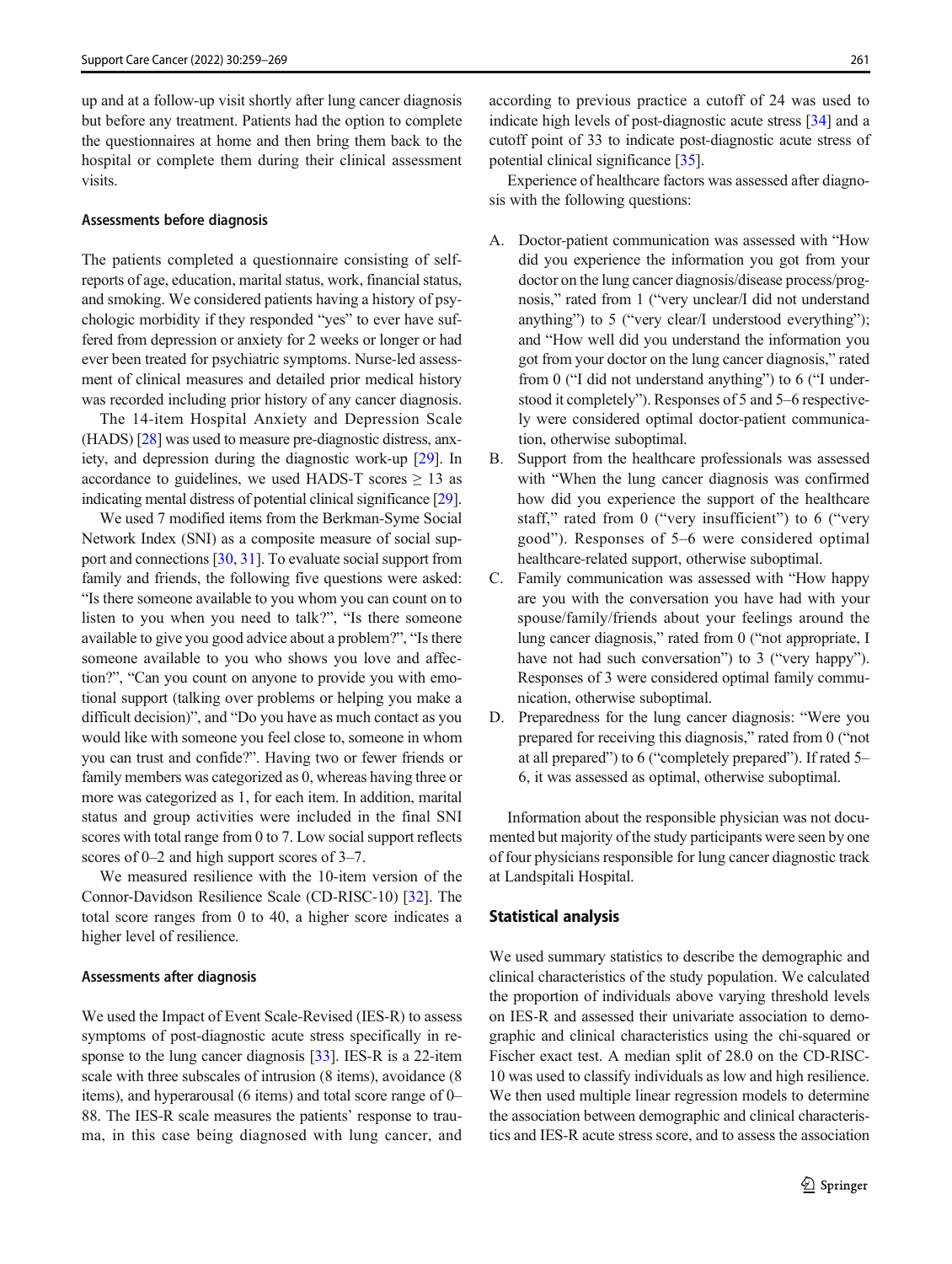between care-related factors (e.g., doctor-patient communication, healthcare-related support, family communication) and IES-R acute stress scores. Covariates included in the multiple regression models were all factors statistically significant in prior age- and sex-adjusted models.

Individuals with more than 25% missing data in multi-item measures (IES-R, HADS, SNI, and CD-RISC) were removed from further analysis. We used predictive mean matching to impute missing data when less than 25% (Supplemental Table 2) [[36\]](#page-9-0). When the measure of HADS, SNI, or CD-RISC was not available at the assessment before diagnosis for lung cancer, the measure at the assessment after the lung cancer diagnosis was used instead.

Statistical significance was set at level 0.05. We performed all statistical analyses in R, version 3.5.1 (2018-07-02) [[37](#page-9-0)].

# Results

## Patients and clinical characteristics

A total of 89 patients diagnosed with lung cancer completed the IES-R questionnaire after lung cancer diagnosis, thereof 76 patients participating in both assessments (Supplementary Figure 1). This analytic sample  $(N = 89)$  did not differ to noncompleters  $(N = 37)$  on any of the tested background characteristics (Supplementary Table 1).

Fifty-two percent of the participants were female. The mean age of participants was 68 years (SD 7.2) but women were younger than men (66 (SD 7.2) vs 70 (SD 6.7) years old;  $p = 0.007$ ). The median time interval from pathological diagnosis of lung cancer to the post-diagnostic assessment was 16 days (ICR = 18 days, range:  $0-153$  days) with all patients except three responding the post-diagnostic questionnaire within 2 months after diagnosis. Nineteen patients had a history of cancer, thereof 5 with lung cancer and 14 had been diagnosed more than 5 years ago.

The characteristics of the study participants are displayed in Table [1](#page-4-0) tabulated by acute stress levels on IES-R. The mean IES-R score of the total patient group was 25.1 (SD 13.2, range: 1.0–61.0). More than half of the patients (51.6%) reported significant post-diagnostic acute stress (> 23 on IES-R) and 23.6% had acute stress symptoms suggestive of clinical significance  $(> 32$  on IES-R).

# Factors associated with post-diagnostic acute stress after lung cancer diagnosis

The results from univariate regression analysis of the IES-R acute stress score on baseline characteristics are shown in Table [2](#page-6-0). The following factors were found to be associated with IES-R acute stress score: history of psychological morbidity ( $\beta$ = 7.5,  $p$ = 0.007, 95% CI: 2.1 to 13.0), history of cancer ( $\beta$ = 8.4,  $p$ = 0.013, 95% CI: 1.8 to 15.0) and prediagnostic distress measured with HADS-T ( $\beta$ = 8.0, p=  $\leq 0.001$ , 95% CI: 3.7 to 12.3) were associated with higher IES-R levels while, high educational level ( $\beta$ = -8.4, p= 0.015, 95% CI: -15.2 to -1.7) and higher resilience ( $\beta$ = -5.9,  $p= 0.036$ , 95% CI: -11.3 to -0.4) was associated lower levels of acute stress after lung cancer diagnosis.

The results from the multiple regression analysis are shown in Table [3.](#page-7-0) The analysis included all covariates statistically significant from the univariate analysis. After additional adjustment, we found that pre-diagnostic distress (HADS-T) was still associated with higher levels of post-diagnostic acute stress ( $\beta$  = 8.8,  $p$  = 0.005, 95% CI: 2.7 to 14.9) as was history of cancer ( $\beta = 6.7$ ,  $p = 0.046$ , 95% CI: 0.1 to 13.3), and high educational level was associated with lower risk of acute stress  $(\beta = -7.9, p = 0.024, 95\% \text{ CI: } -14.8 \text{ to } -1.1) \text{ after lung}$ cancer diagnosis.

# Healthcare-related factors and acute stress after lung cancer diagnosis

Table [4](#page-7-0) shows the results from the multiple regression analysis to assess the association between the patients' experience of healthcare-related factors and acute traumatic stress after lung cancer diagnosis. After controlling for significant clinical and background covariates, the perception of optimal doctorpatient communication was (compared to suboptimal) associated with lower levels of post-diagnostic acute stress (IES-R mean 15.9 vs. 28.7, respectively;  $\beta = -9.1$ ,  $p = 0.003$ , 95% CI:  $-14.9$  to  $-3.3$ ) as was the perception of optimal family communication ( $\beta$  = − 8.6, p = 0.005, 95% CI: − 14.3 to − 2.9). The perception of optimal support from the healthcare professionals and preparedness for the lung cancer diagnosis were not statistically associated with levels of post-diagnostic acute stress on IES-R. A history of cancer remained a significant risk factor for higher acute stress levels after lung cancer diagnosis in this adjusted model ( $\beta$  = 8.6, p = 0.015, 95% CI: 1.9 to 15.3) (Supplemental Table 3).

## **Discussion**

Manifested by the high levels of acute traumatic stress symptoms among newly diagnosed lung cancer patients, the findings of this study confirm that receiving a diagnosis of lung cancer is a severely stressful event. More than half of the total patient group had high levels of post-diagnostic acute stress, and almost a quarter of them reported symptom levels suggestive of clinical significance (IES-R  $>$  32). Importantly, our data suggest that potentially modifiable factors, including doctor-patient communication as well as patient-family communication, may be associated with reduced risk of acute stress among patients receiving a diagnosis of lung cancer.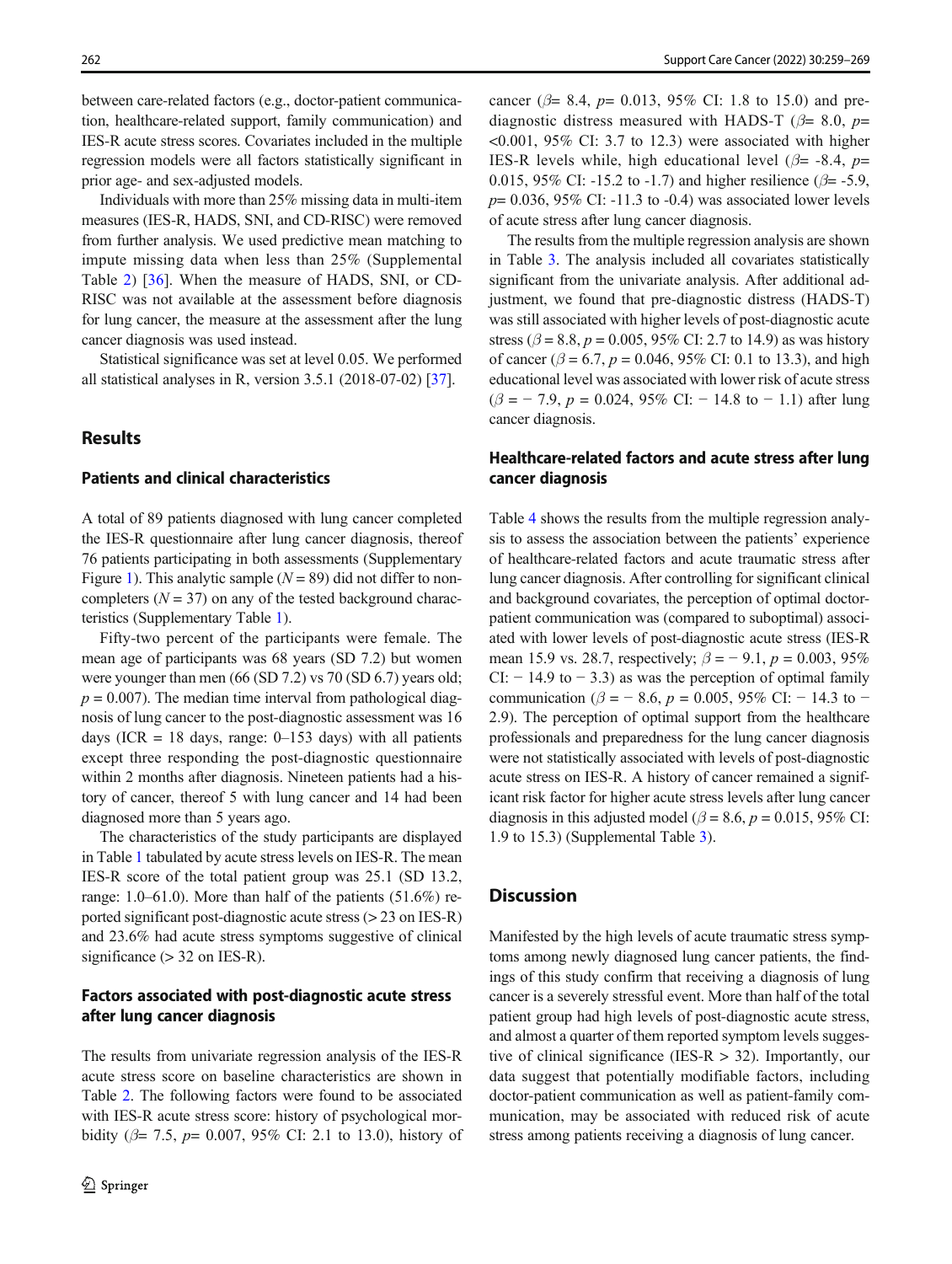# <span id="page-4-0"></span>Table 1 Baseline characteristics of study participants, by levels of post-diagnostic acute stress (IES-R)

|                                  | All         | Low levels of post-diagnostic acute stress High levels of post- |                                  | Post-diagnostic acute stress $p1$<br>diagnostic acute stress of clinical significance |           |
|----------------------------------|-------------|-----------------------------------------------------------------|----------------------------------|---------------------------------------------------------------------------------------|-----------|
|                                  | $N(\%)$     | $(IES-R score < 24)$<br>$N(\%)$                                 | $(IES-R score 24-32)$<br>$N(\%)$ | $(IES-R score > 32)$<br>$N\left(\%\right)$                                            |           |
| Overall                          | 89          | 43 (48.3)                                                       | 25(28.1)                         | 21(23.6)                                                                              |           |
| Age at diagnosis                 |             |                                                                 |                                  |                                                                                       | 0.594     |
| 65 years and under               | 27(30.3)    | 13 (30.2)                                                       | 8(32.0)                          | 6(28.6)                                                                               |           |
| $66 - 70$ years                  | 25(28.1)    | 9(20.9)                                                         | 8(32.0)                          | 8(38.1)                                                                               |           |
| 70 years and above               | 37(41.6)    | 21 (48.8)                                                       | 9(36.0)                          | 7(33.3)                                                                               |           |
| Sex                              |             |                                                                 |                                  |                                                                                       | 0.091     |
| Male                             | 43 $(70.1)$ | 22(69.0)                                                        | 15(70.8)                         | 6(28.6)                                                                               |           |
| Female                           | 46(51.7)    | 21 (48.8)                                                       | 10(40.0)                         | 15(71.4)                                                                              |           |
| Civil status                     |             |                                                                 |                                  |                                                                                       | 0.977     |
| Single/divorced/widowed          | 26 (29.9)   | 13 (31.0)                                                       | 7(29.2)                          | 6(28.6)                                                                               |           |
| Married/partnered                | 61(70.1)    | 29(69.0)                                                        | 17(70.8)                         | 15(71.4)                                                                              |           |
| <b>Educational level</b>         |             |                                                                 |                                  |                                                                                       | 0.392     |
| Primary                          | 34(39.1)    | 14(33.3)                                                        | 8(33.3)                          | 12(57.1)                                                                              |           |
| Secondary                        | 27(31.0)    | 14(33.3)                                                        | 9(37.5)                          | 4(19.0)                                                                               |           |
| University                       | 26 (29.9)   | 14(33.3)                                                        | 7(29.2)                          | 5(23.8)                                                                               |           |
| Occupation                       |             |                                                                 |                                  |                                                                                       | 0.579     |
| Working                          | 34 (38.6)   | 19 (44.2)                                                       | 8(33.3)                          | 7(33.3)                                                                               |           |
| Unemployed/retired               | 54 (61.4)   | 24 (55.8)                                                       | 16(66.7)                         | 14(66.7)                                                                              |           |
| Financial status                 |             |                                                                 |                                  |                                                                                       | 0.058     |
| Very good/good                   | 33(37.9)    | 20(46.5)                                                        | 4(17.4)                          | 9(42.9)                                                                               |           |
| Enough/bad                       | 54(62.1)    | 23(53.5)                                                        | 19(82.6)                         | 12(57.1)                                                                              |           |
| Smoking status                   |             |                                                                 |                                  |                                                                                       | 0.444     |
| Never                            | 8(9.1)      | 6(14.0)                                                         | 1(4.2)                           | 1(4.8)                                                                                |           |
| Stopped                          | 41 $(46.6)$ | 18 (41.9)                                                       | 14(58.3)                         | 9(42.9)                                                                               |           |
| Current                          | 39 (44.3)   | 19 (44.2)                                                       | 9(37.5)                          | 11(52.4)                                                                              |           |
|                                  |             |                                                                 |                                  |                                                                                       | 0.690     |
| Lung cancer type                 |             | 39 (90.7)                                                       |                                  |                                                                                       |           |
| <b>NSCLC</b>                     | 81 (91.0)   |                                                                 | 22 (88.0)                        | 20(95.2)                                                                              |           |
| <b>SCLC</b>                      | 8(9.0)      | 4(9.3)                                                          | 3(12.0)                          | 1(4.8)                                                                                | 0.844     |
| Lung cancer stage                |             |                                                                 |                                  |                                                                                       |           |
| $\text{I--II}$                   | 33(37.5)    | 17(40.5)                                                        | 9(36.0)                          | 7(33.3)                                                                               |           |
| $\rm III\text{--}IV$             | 55 (62.5)   | 25(59.5)                                                        | 16(64.0)                         | 14(66.7)                                                                              |           |
| History of psychologic morbidity |             |                                                                 |                                  |                                                                                       | 0.030     |
| No                               | 39 (43.8)   | 25(58.1)                                                        | 8(32.0)                          | 6(28.6)                                                                               |           |
| Yes                              | 50(56.2)    | 18 (41.9)                                                       | 17(68.0)                         | 15(71.4)                                                                              |           |
| History of cancer                |             |                                                                 |                                  |                                                                                       | $0.016\,$ |
| No                               | 70 (78.7)   | 38 (88.4)                                                       | 20(80.0)                         | 12(57.1)                                                                              |           |
| Yes                              | 19(21.3)    | 5(11.6)                                                         | 5(20.0)                          | 9(42.9)                                                                               |           |
| <b>HADS</b> score                |             |                                                                 |                                  |                                                                                       |           |
| HADS-T (mean (SD))               |             | $9.79(6.19)$ $7.51(4.51)$                                       | 10.48(5.6)                       | 13.62(7.8)                                                                            | 0.001     |
| $HADS-T < 13$                    | 67(75.3)    | 38 (88.4)                                                       | 18 (72.0)                        | 11(52.4)                                                                              | $0.007\,$ |
| $HADS-T \geq 13$                 | 22(24.7)    | 5(11.6)                                                         | 7(28.0)                          | 10(47.6)                                                                              |           |
| Social support <sup>2</sup>      |             |                                                                 |                                  |                                                                                       | 0.891     |
| Low                              | 15(17.2)    | 8(19.0)                                                         | 4(16.7)                          | 3(14.3)                                                                               |           |
| High                             | 72 (82.8)   | 34 (81.0)                                                       | 20(83.3)                         | 18(85.7)                                                                              |           |
| Resilience <sup>3</sup>          |             |                                                                 |                                  |                                                                                       | 0.035     |
| Low                              | 46(51.7)    | 17(39.5)                                                        | 18 (72.0)                        | 11(52.4)                                                                              |           |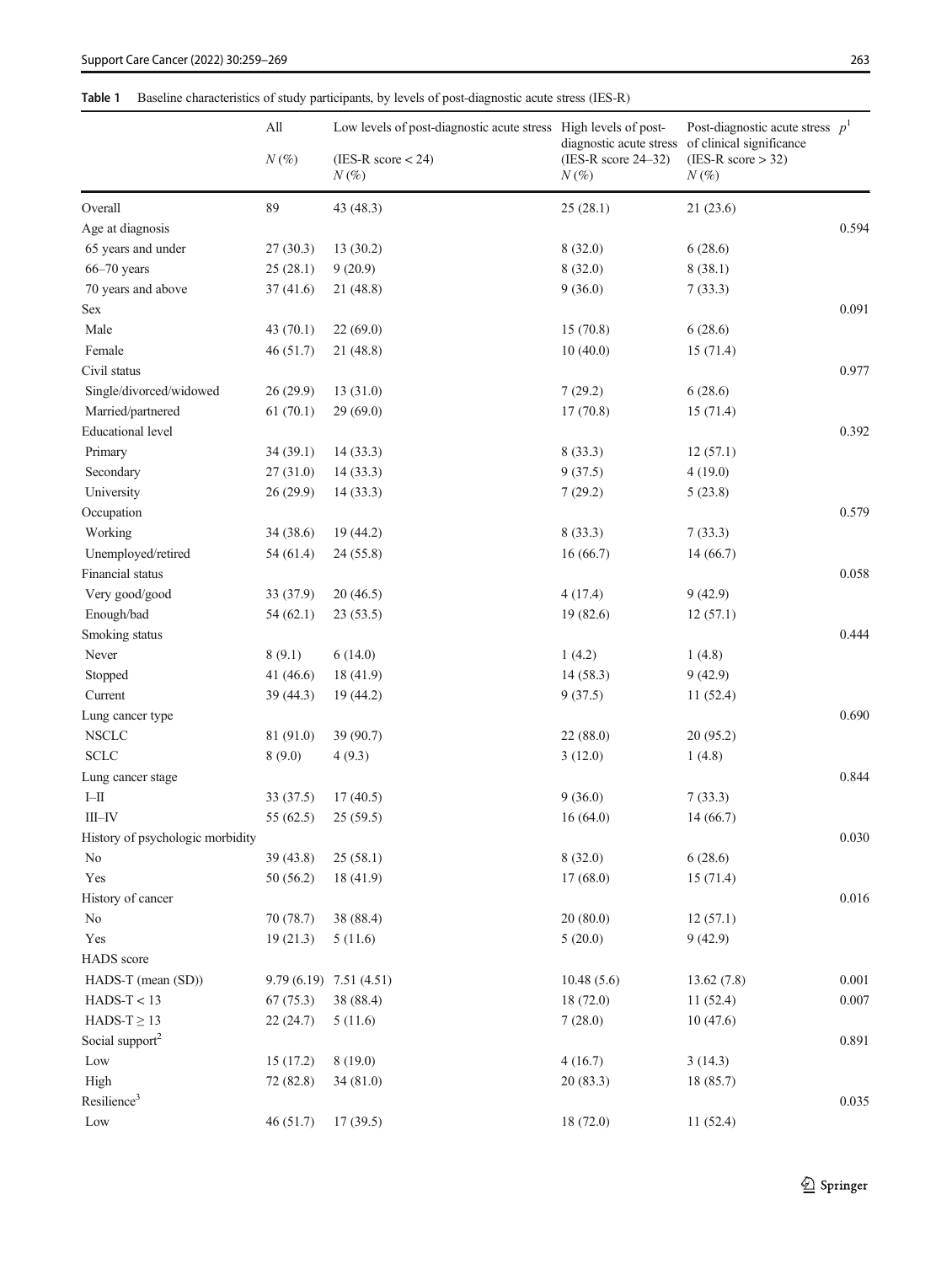Table 1 (continued)

| <b>LADIC L</b> (COMMITTELY) |           |                                                                                                      |                                                         |                                                  |
|-----------------------------|-----------|------------------------------------------------------------------------------------------------------|---------------------------------------------------------|--------------------------------------------------|
|                             | All       | Low levels of post-diagnostic acute stress High levels of post-<br>post-diagnostic acute stress $p1$ |                                                         | diagnostic acute stress of clinical significance |
|                             | $N(\%)$   | (IES-R score $<$ 24)<br>$N(\%)$                                                                      | (IES-R score $24-32$ ) (IES-R score $> 32$ )<br>$N(\%)$ | $N(\%)$                                          |
| High                        | 43 (48.3) | 26(60.5)                                                                                             | 7(28.0)                                                 | 10(47.6)                                         |

IES-R Impact of Event Scale-Revised, HADS Hospital Anxiety and Depression Scale, HADS-T Hospital Anxiety and Depression Scale-Total score

 $1<sup>1</sup>p$  values based on chi-square test or Fisher's exact test when expected cell counts less than 5

<sup>2</sup> Social support was measured by the Berkman-Syme Social Network Index (SNI)

<sup>3</sup> Resilience was measured by the Connor-Davidson Resilience Scale (CD-RISC-10)

The present study adds to the existing literature indicating that patients experience severe stress during the first weeks after receiving a lung cancer diagnosis. In a large study of 4496 cancer patients, psychiatric disorders were estimated on average to be present among 35.1% of patients across 14 cancer sites with lung cancer patients having the highest prevalence (43.4%) [\[1\]](#page-8-0). Graves et al. detected significant stress symptoms in up to 62% of patients with lung cancer first seen in a multidisciplinary lung cancer program with around 40% of patients still undergoing clinical work-up for suggestive lung cancer lesions or symptoms [\[8\]](#page-8-0). Brocken et al. measured patients' distress levels in a rapid versus stepwise diagnostic program and confirmed high stress levels during the course of the diagnostic evaluation, with a peak during the first weeks after the diagnostic work-up of lung cancer [[4\]](#page-8-0). Their findings suggest that patients experienced less stress symptoms in a rapid diagnostic program or similar to the one that our study population went through.

The literature of cancer-related traumatic stress indicates varying prevalence depending on the method of assessment. Most studies present posttraumatic stress (PTS) with various measures and timespan from the cancer diagnosis. In this study, we report acute stress symptoms at a median of 16 days after lung cancer diagnosis and all but three participants finalizing the questionnaire within 2 months of the diagnosis. A meta-analysis with pooled data of self-reported posttraumatic stress disorder (PTSD) measures in mainly breast cancer patients at any time after diagnosis shows the prevalence of clinically significant symptom levels ranged from 7.3 to 13.8% [[38\]](#page-9-0). Dougall et al. were among the first to report symptoms of PTS in newly diagnosed lung cancer patients who were already receiving therapy, at a median of 103 days from the diagnosis (range: 15–667 days), suggesting a prevalence of threshold and subthreshold posttraumatic symptoms of 31.5% persisting in the coming months with 30.9% and 21%, 2 and 4 months later [\[9](#page-9-0)]. These findings are in line with the results of our study of acute traumatic stress after newly diagnosed lung cancer suggesting that more than half of the patients have high stress levels and 23.6% surpassing the threshold of stress symptoms within clinical significant range

 $(IES-R > 32)$  but also indicating persisting stress symptoms throughout months after the diagnosis.

Collectively, these findings indicate that screening for mental health symptoms after diagnosis of lung cancer should be considered and the importance of an established psychologic support system in the acute oncologic setting for a significant proportion of the population as well as refined referral system to psychiatry on indications [\[39](#page-9-0)].

Our results on risk factors for symptoms of acute stress following lung cancer diagnosis are further supported by previous research that has found that pre-existing psychological problems [\[10](#page-9-0), [16,](#page-9-0) [40](#page-9-0)], cancer type [\[1\]](#page-8-0), advanced illness and poor prognosis [[20,](#page-9-0) [41\]](#page-10-0), emotional problems [\[3](#page-8-0)], and prior life stressors [\[16](#page-9-0), [20](#page-9-0)] are predictors of severe stress symptoms and PTSD symptomatology after cancer diagnosis.

In the present study, previous history of cancer was associated with acute traumatic stress symptoms in newly diagnosed lung cancer patients. Most post-cancer studies on acute stress and PTSD exclude patients with prior history of cancer, but with the improvements in cancer detection and therapy in the recent years, the number of cancer survivors is increasing with around one in six patients being diagnosed with second malignancy [\[42](#page-10-0)], justifying therefore their inclusion in the present study. Contrary to previous studies linking female sex [\[3](#page-8-0)] and younger age [\[18,](#page-9-0) [38](#page-9-0), [41\]](#page-10-0) to higher stress levels, we did not observe age differences in post-diagnostic acute stress symptoms which may be due to a narrow age span of our study population. In line with our findings, previous studies have suggested that a higher educational level is associated with lower stress degree in cancer patients [\[20,](#page-9-0) [41](#page-10-0)]. In contrast to our findings, social support has been linked to stress levels in cancer patients in multiple studies [[8,](#page-8-0) [20\]](#page-9-0), yet in line with the findings of Swartzman et al. [\[43](#page-10-0)], we found that quality family communication at lung cancer diagnosis is associated with lower post-diagnostic stress levels.

To our knowledge, the present study is the first study to directly address the association between doctor-patient communication and severe post-diagnostic stress in patients after a recent lung cancer diagnosis. We found that patients experiencing lower quality of the doctor-patient communication, i.e., suboptimal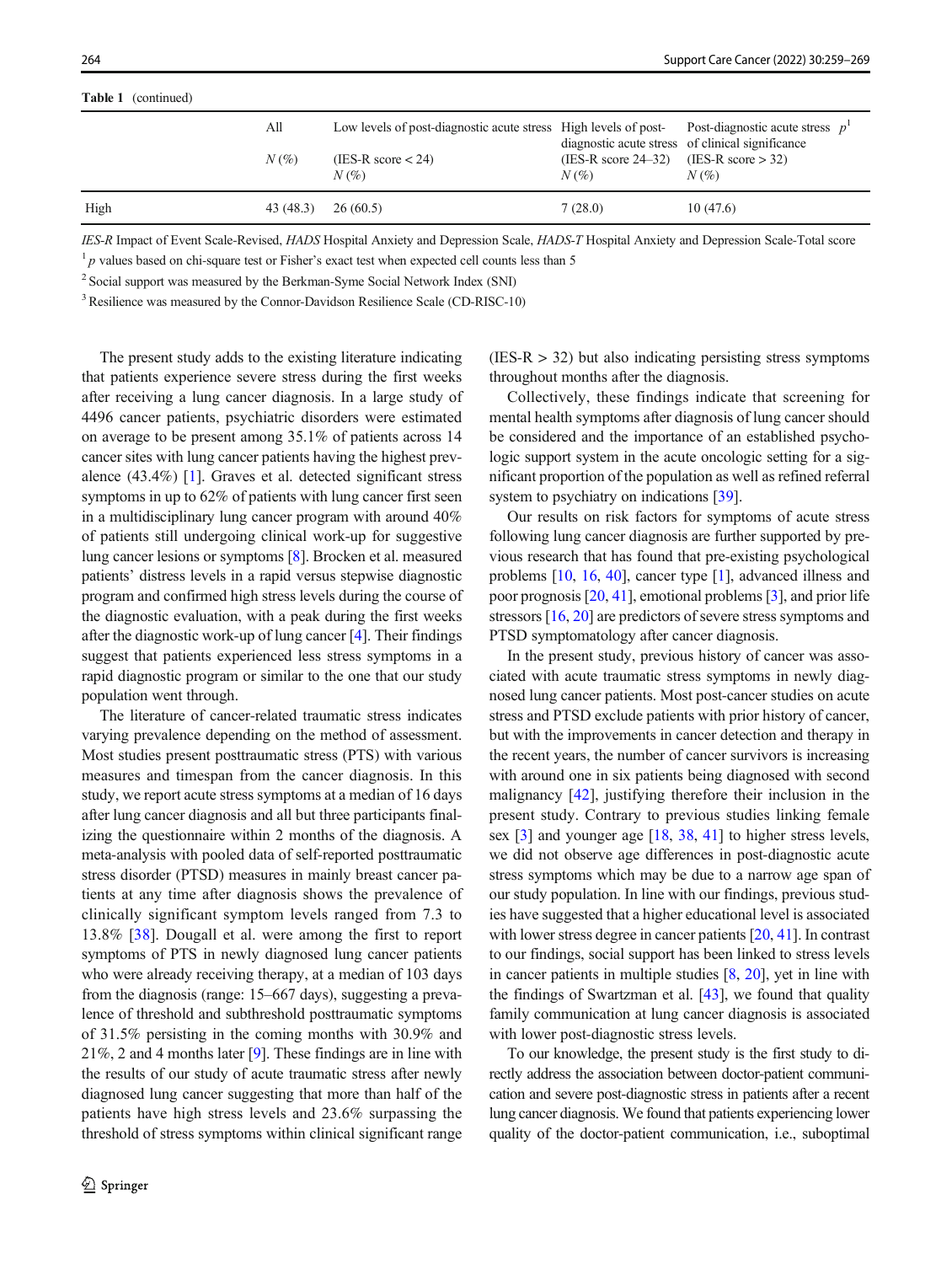## <span id="page-6-0"></span>Table 2 Symptoms of post-diagnostic acute stress (IES-R) by baseline characteristics of study participants

|                                  | <b>IES-R</b> score | Estimate <sup>1</sup> | $p^2$   | 95% CI      |             |
|----------------------------------|--------------------|-----------------------|---------|-------------|-------------|
|                                  | (Mean(SD))         |                       |         | Lower bound | Upper bound |
| Age at diagnosis                 |                    |                       |         |             |             |
| 65 years and younger             | 25.22 (11.06)      | Ref                   |         |             |             |
| $66 - 70$ years                  | 27.24 (15.48)      | 2.0                   | 0.586   | $-5.3$      | 9.4         |
| Above 70 years                   | 23.51 (13.22)      | $-1.7$                | 0.613   | $-8.4$      | 5.0         |
| Sex                              |                    |                       |         |             |             |
| Male                             | 23.23 (10.32)      | Ref                   |         |             |             |
| Female                           | 26.80 (15.40)      | 3.6                   | 0.205   | $-2.0$      | 9.1         |
| Civil status                     |                    |                       |         |             |             |
| Single/divorced/widowed          | 23.96 (12.90)      | Ref                   |         |             |             |
| Married/partnered                | 25.61 (13.60)      | 1.6                   | 0.602   | $-4.6$      | 7.9         |
| <b>Educational level</b>         |                    |                       |         |             |             |
| Primary                          | 29.47 (15.01)      | Ref                   |         |             |             |
| Secondary                        | 23.56 (10.35)      | $-5.9$                | 0.081   | $-12.6$     | 0.7         |
| University                       | 21.04 (12.57)      | $-8.4$                | 0.015   | $-15.2$     | $-1.7$      |
| Occupation                       |                    |                       |         |             |             |
| Unemployed/retired               | 25.63 (13.75)      | Ref                   |         |             |             |
| Working                          | 24.33 (12.55)      | $-1.6$                | 0.586   | $-7.4$      | 4.2         |
| Financial status                 |                    |                       |         |             |             |
| Bad/enough                       | 25.61 (12.34)      | Ref                   |         |             |             |
| Good/very good                   | 24.06 (15.08)      | $-1.5$                | 0.603   | $-7.5$      | 4.4         |
| Smoking status                   |                    |                       |         |             |             |
| Never                            | 16.88 (13.30)      | Ref                   |         |             |             |
| Stopped                          | 25.32 (11.15)      | 8.4                   | 0.102   | $-1.7$      | 18.6        |
| Current                          | 26.36 (15.02)      | 9.5                   | 0.015   | $-0.7$      | 19.7        |
| Lung cancer type                 |                    |                       |         |             |             |
| Non-small cell                   | 25.54 (13.44)      | Ref                   |         |             |             |
| Small cell                       | 20.38 (10.57)      | $-5.2$                | 0.295   | $-14.9$     | 4.6         |
| Lung cancer stage                |                    |                       |         |             |             |
| $I\!\!-\!\!II$                   | 24.24 (13.96)      | Ref                   |         |             |             |
| $III$ -IV                        | 25.82 (12.89)      | 1.6                   | 0.592   | $-4.2$      | 7.4         |
| History of psychologic morbidity |                    |                       |         |             |             |
| No                               | 20.85 (12.16)      | Ref                   |         |             |             |
| Yes                              | 28.38 (13.23)      | 7.5                   | 0.007   | 2.1         | 13.0        |
| History of cancer                |                    |                       |         |             |             |
| N <sub>0</sub>                   | 23.29 (12.36)      | Ref                   |         |             |             |
| Yes                              | 31.68 (14.59)      | 8.4                   | 0.013   | 1.8         | 15.0        |
| HADS-T score                     |                    |                       |         |             |             |
| < 13                             | 22.28 (11.86)      | Ref                   |         |             |             |
| $\geq$ 13                        | 33.59 (13.84)      | 8.0                   | < 0.001 | 3.7         | 12.3        |
| Social support <sup>3</sup>      |                    |                       |         |             |             |
| Low                              | 24.27 (13.21)      | Ref                   |         |             |             |
| High                             | 25.29 (13.46)      | 1.0                   | 0.788   | $-6.5$      | 8.6         |
| Resilience <sup>4</sup>          |                    |                       |         |             |             |
| Low                              | 27.91 (13.23)      | Ref                   |         |             |             |
| High                             | 22.05 (12.72)      | $-5.9$                | 0.036   | $-11.3$     | $-0.4$      |

IES-R Impact of Events Scale-Revised, CI confidence interval, HADS-T Hospital Anxiety and Depression Scale-Total score

<sup>1</sup> Estimated effect size ( $\beta$  value) of baseline characteristics, from univariate regression analysis

 $^{2}$  p values for test of correlation

<sup>3</sup> Social support was measured by the Berkman-Syme Social Network Index (SNI)

<sup>4</sup> Resilience was measured by the Connor-Davidson Resilience Scale (CD-RISC-10)

delivery of information on the lung cancer diagnosis, disease course, and prognosis, presented with higher post-diagnostic stress level scores when controlling for other relevant covariates. A study including cancer patients with various cancer sites and different cancer stages suggested that the patients' preferences in this scenario are on clinical competence and patient-centered communication, a clear and direct communication. In line with our findings, this study suggested that higher stress levels are associated with the bad news being delivered without considering the patients' preferences [\[44](#page-10-0)]. Schofield et al. demonstrate that the communication practice of direct information on the cancer diagnosis among melanoma patients and the preparedness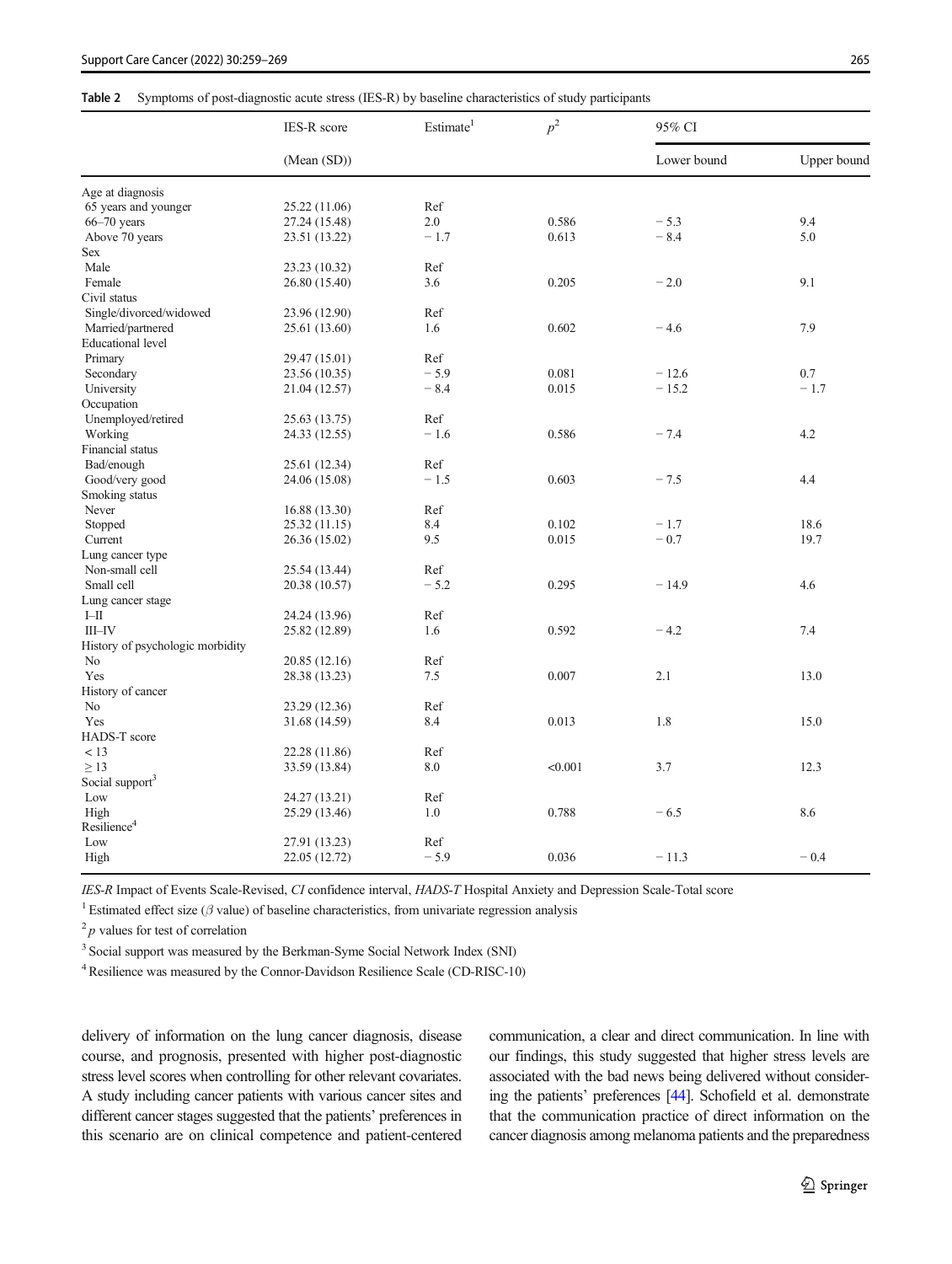<span id="page-7-0"></span>

| <b>Table 3</b> Estimated mean difference in levels of post-diagnostic acute |  |  |  |
|-----------------------------------------------------------------------------|--|--|--|
| stress on IES-R from multiple regression analysis                           |  |  |  |

|                                              | Estimate $p^2$ 95% CI |               |                |                          |  |
|----------------------------------------------|-----------------------|---------------|----------------|--------------------------|--|
|                                              |                       |               |                | Lower bound Higher bound |  |
| Age at diagnosis, years $-0.1$<br><b>Sex</b> |                       | $0.678 - 0.5$ |                | 0.3                      |  |
| Male<br>Female                               | Ref<br>$-1.4$         | $0.618 - 7.2$ |                | 4.3                      |  |
| <b>Educational level</b>                     |                       |               |                |                          |  |
| <b>Basic</b>                                 | Ref                   |               |                |                          |  |
| Middle                                       | $-5.2$                |               | $0.106 - 11.6$ | 1.1                      |  |
| High                                         | $-7.9$                |               | $0.024 - 14.8$ | $-1.1$                   |  |
| History of psychologic morbidity             |                       |               |                |                          |  |
| N <sub>0</sub>                               | Ref                   |               |                |                          |  |
| Yes                                          | 5.4                   |               | $0.057 - 0.2$  | 11.0                     |  |
| History of cancer                            |                       |               |                |                          |  |
| N <sub>0</sub>                               | Ref                   |               |                |                          |  |
| Yes                                          | 6.7                   | $0.046$ 0.1   |                | 13.3                     |  |
| HADS-T score                                 |                       |               |                |                          |  |
| < 13                                         | Ref                   |               |                |                          |  |
| $\geq$ 13                                    | 8.8                   | $0.005$ 2.7   |                | 14.9                     |  |
| Resilience <sup>3</sup>                      |                       |               |                |                          |  |
| Low                                          | Ref                   |               |                |                          |  |
| High                                         | $-1.4$                | $0.643 - 7.6$ |                | 4.7                      |  |

Multiple regression analysis, adjusted for age, sex, educational level, history of cancer, history of psychologic morbidity, resilience, and HADS-T (total) score

<sup>1</sup> Estimated effect size ( $\beta$  value) of baseline characteristics, from multiple regression analysis

<sup>2</sup> p values for effect size ( $\beta$  value) of baseline characteristics, from multiple regression analysis

<sup>3</sup> Resilience was measured by the Connor-Davidson Resilience Scale (CD-RISC-10)

IES-R Impact of Events Scale-Revised, CI confidence interval, HADS-T Hospital Anxiety and Depression Scale-Total score

for the diagnosis is associated with higher patient satisfaction and lower anxiety [\[22\]](#page-9-0). On the other hand, a Chinese study reported an association between awareness of cancer diagnosis and prognosis and higher initial stress levels and poorer quality of life among stage IV lung cancer patients during first-line therapy [\[45](#page-10-0)]. In our study, we found that the perception of suboptimal communication with the spouse, family, and friends about feelings related the lung cancer diagnosis was associated with elevated stress levels but we did not detect significant association of acute stress symptoms to how prepared the patient was for the lung cancer diagnosis, as shown in Table 4. It is further possible that a gap in the communication between the patient and responsible physician may contribute to lower quality in the family communication [\[46\]](#page-10-0). In this study, we assessed patients' perceived healthcare-related factors in symptoms of acute stress after lung cancer diagnosis but not the communication method of an individual healthcare provider. But it is important to remember that communication skills based on patients' preferences in the oncologic setting has shown to have significant impact on patients' psychological health [\[47](#page-10-0)].

Further studies are needed for understanding patients' responses to communications in the healthcare and the role of background factors such as resilience in patients' perceived understanding of doctor-patient conversation.

This study leverages validated measurements on postdiagnostic acute stress symptoms in a well-defined population of newly diagnosed patients with lung cancer before any treatment is given, with a range of prospectively collected covariates that have been accounted for in the analysis. The diagnostic process is standardized for all patients although individual differences, both among patients and healthcare professionals, will inevitably occur. Limitations of the study pertain

Table 4 Estimated mean difference in levels of postdiagnostic acute stress on IES-R by different healthcare-related factors from multiple regression analysis

|                      | <b>IES-R</b> score                         |           | Estimate <sup>1</sup> | $p^2$ | 95% CI      |              |
|----------------------|--------------------------------------------|-----------|-----------------------|-------|-------------|--------------|
|                      | Mean (SD)                                  | $N(\%)$   |                       |       | Lower bound | Higher bound |
|                      | Doctor-patient communication               |           |                       |       |             |              |
| Suboptimal           | 28.7(13.1)                                 | 54 (60.7) | Ref                   |       |             |              |
| Optimal              | 15.9(8.8)                                  | 23(25.8)  | $-9.1$                | 0.003 | $-14.9$     | $-3.3$       |
|                      | Support from the healthcare professionals  |           |                       |       |             |              |
| Suboptimal           | 25.6(14.1)                                 | 69 (77.5) | Ref                   |       |             |              |
| Optimal              | 22.1(10.2)                                 | 13(14.6)  | $-2.2$                | 0.538 | $-9.1$      | 4.7          |
| Family communication |                                            |           |                       |       |             |              |
| Suboptimal           | 33.6 (13.4)                                | 27(30.3)  | Ref                   |       |             |              |
| Optimal              | 21.5(11.8)                                 | 57(64.0)  | $-8.6$                | 0.005 | $-14.3$     | $-2.9$       |
|                      | Preparedness for the lung cancer diagnosis |           |                       |       |             |              |
| Unprepared           | 29.4 (14.7)                                | 41(46.1)  | Ref                   |       |             |              |
| Prepared             | 21.8(11.0)                                 | 43 (48.3) | $-2.1$                | 0.483 | $-7.8$      | 3.6          |

Multiple regression analysis, adjusted for age, sex, educational level, history of cancer, history of psychologic morbidity, resilience, and HADS-Total

<sup>1</sup> Estimated effect size ( $\beta$  value) of baseline characteristics, from multiple regression analysis

<sup>2</sup> p values for effect size ( $\beta$  value) of baseline characteristics, from multiple regression analysis

IES-R Impact of Events Scale-Revised, CI confidence interval, N number of patients (%)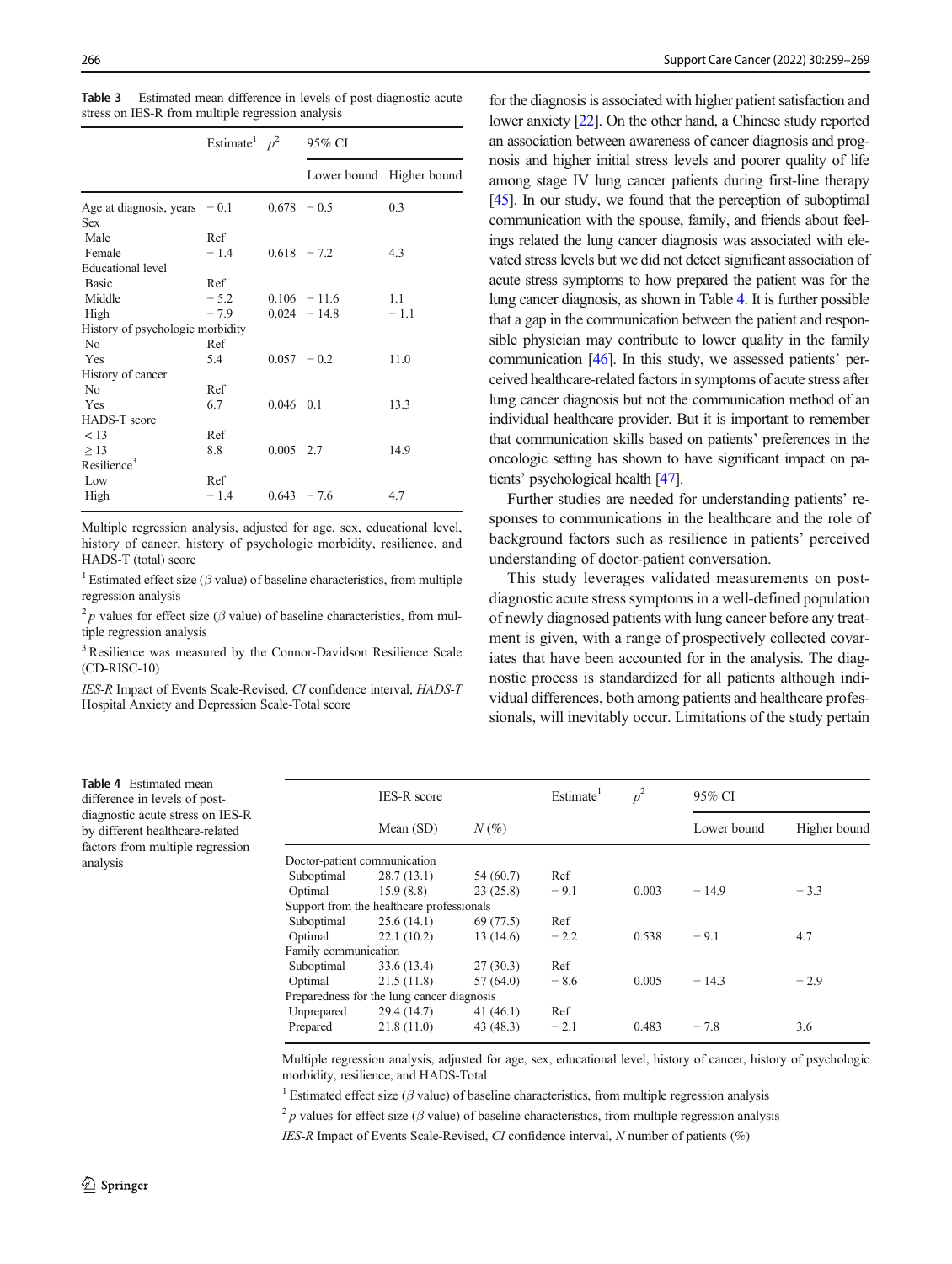<span id="page-8-0"></span>to relatively small sample size, primarily due to the fragile population that in some cases was too ill or stressed to participate in the second wave of the study. It is indeed possible that the patients experiencing the highest levels of post-diagnostic stress did not make it to the second assessment. This would yield an underestimated degree of post-diagnostic stress levels in this study and restricted our ability to analyze cases with stress levels of clinical significance. Secondly, lack of validation of some key measures, including the social support and care-related factors, may contribute to measurement error. However, such a measurement error would though unlikely be associated with the outcome, and thus result in attenuation of the observed associations. Finally, the study population is limited to newly diagnosed lung cancer patients within a specialized, fast diagnostic track in Iceland and the results may therefore not be readily generalized to other populations.

# Conclusion

Our data demonstrate that a high proportion of patients newly diagnosed with lung cancer experience high levels of acute traumatic stress of potential clinical significance. Furthermore, the quality of communication between patient and doctors and family members may be associated with lower risks of postdiagnostic acute stress among patients with lung cancer. These findings motivate increased awareness and surveillance of mental health issues in this fragile group of patients and the importance of an established psychologic support system in the acute oncologic setting.

Abbreviations CD-RISC-10, Connor-Davidson Resilience Scale, the 10-item version; HADS, Hospital Anxiety and Depression Scale; HADS-T, Hospital Anxiety and Depression Scale-Total score; IES-R, Impact of Event Scale-Revised; LUCASS, LUng CAncer, Survival, and Stress study; NSCLC, Non-small cell lung cancer; PTS, Posttraumatic stress; PTSD, Posttraumatic stress disorder; SCLC, Small cell lung cancer; SNI, The Berkman-Syme Social Network Index; TNM, Tumor, node, and metastasis staging system

Supplementary Information The online version contains supplementary material available at <https://doi.org/10.1007/s00520-021-06138-4>.

Acknowledgements We are very grateful to Sigrún B. Guðmundsdóttir and Hrönn Árnadóttir for their assistance with this study as well as the personnel at the medical department A2 at Landspitali University Hospital, Reykjavík, Iceland.

Code availability All statistical analyses were performed in R, version 3.5.1 (2018-07-02).

Author contribution All authors have made significant contribution to the (1) conception and design of the study, or acquisition of data, or analysis and interpretation of data, (2) drafting the article or revising it critically for important intellectual content, and (3) approval of the final version to be submitted for publication.

Funding This work was supported by the Rannis Research Fund (grant number: 141667-051), the Swedish Cancer Foundation (grant number: 16 0720), the Doctoral Grant from the University of Iceland Research Fund/ Eimskip University Fund 2018, and the Landspitali University Hospital Research Fund 2015.

Data Availability The authors have full access to the primary data and can make the data available to the journal or interested researchers upon the approval of the National Bioethics Committee of Iceland.

#### **Declarations**

Ethics approval Approval for the study was granted by the National Bioethics Committee, Iceland (VSNb201460025/03.07).

Consent to participate Informed consent was obtained from all participating patients before any study material was collected.

Consent for publication Participants of the study signed an informed consent regarding publishing their data.

Conflict of interest The authors declare no competing interests.

# References

- 1. Zabora J, BrintzenhofeSzoc K, Curbow B, Hooker C, Piantadosi S (2001) The prevalence of psychological distress by cancer site. Psychooncology 10(1):19–28. [https://doi.org/10.1002/1099-](https://doi.org/10.1002/1099-1611(200101/02)10:1<19::aid-pon501>3.0.co;2-6) [1611\(200101/02\)10:1<19::aid-pon501>3.0.co;2-6](https://doi.org/10.1002/1099-1611(200101/02)10:1<19::aid-pon501>3.0.co;2-6)
- 2. Batty GD, Russ TC, Stamatakis E, Kivimäki M (2017) Psychological distress in relation to site specific cancer mortality: pooling of unpublished data from 16 prospective cohort studies. Bmj 356:j108. <https://doi.org/10.1136/bmj.j108>
- 3. Morrison EJ, Novotny PJ, Sloan JA, Yang P, Patten CA, Ruddy KJ, Clark MM (2017) Emotional problems, quality of life, and symptom burden in patients with lung cancer. Clin Lung Cancer 18(5):497– 503. <https://doi.org/10.1016/j.cllc.2017.02.008>
- 4. Brocken P, van der Heijden EHFM, Oud KTM, Bootsma G, Groen HJM, Donders ART, Dekhuijzen PNR, Prins JB (2015) Distress in suspected lung cancer patients following rapid and standard diagnostic programs: a prospective observational study. Psychooncology 24(4):433–441. <https://doi.org/10.1002/pon.3660>
- 5. Thaker PH, Han LY, Kamat AA, Arevalo JM, Takahashi R, Lu C, Jennings NB, Armaiz-Pena G, Bankson JA, Ravoori M, Merritt WM, Lin YG, Mangala LS, Kim TJ, Coleman RL, Landen CN, Li Y, Felix E, Sanguino AM, Newman RA, Lloyd M, Gershenson DM, Kundra V, Lopez-Berestein G, Lutgendorf SK, Cole SW, Sood AK (2006) Chronic stress promotes tumor growth and angiogenesis in a mouse model of ovarian carcinoma. Nat Med 12(8): 939–944. <https://doi.org/10.1038/nm1447>
- 6. Lu D, Andersson TML, Fall K, Hultman CM, Czene K, Valdimarsdóttir U, Fang F (2016) Clinical diagnosis of mental disorders immediately before and after cancer diagnosis: a nationwide matched cohort study in Sweden. JAMA Oncol 2(9):1188– 1196. <https://doi.org/10.1001/jamaoncol.2016.0483>
- 7. Fang F, Fall K, Mittleman MA, Sparén P, Ye W, Adami HO, Valdimarsdóttir U (2012) Suicide and cardiovascular death after a cancer diagnosis. N Engl J Med 366(14):1310–1318. [https://doi.](https://doi.org/10.1056/NEJMoa1110307) [org/10.1056/NEJMoa1110307](https://doi.org/10.1056/NEJMoa1110307)
- 8. Graves KD, Arnold SM, Love CL, Kirsh KL, Moore PG, Passik SD (2007) Distress screening in a multidisciplinary lung cancer clinic: prevalence and predictors of clinically significant distress. Lung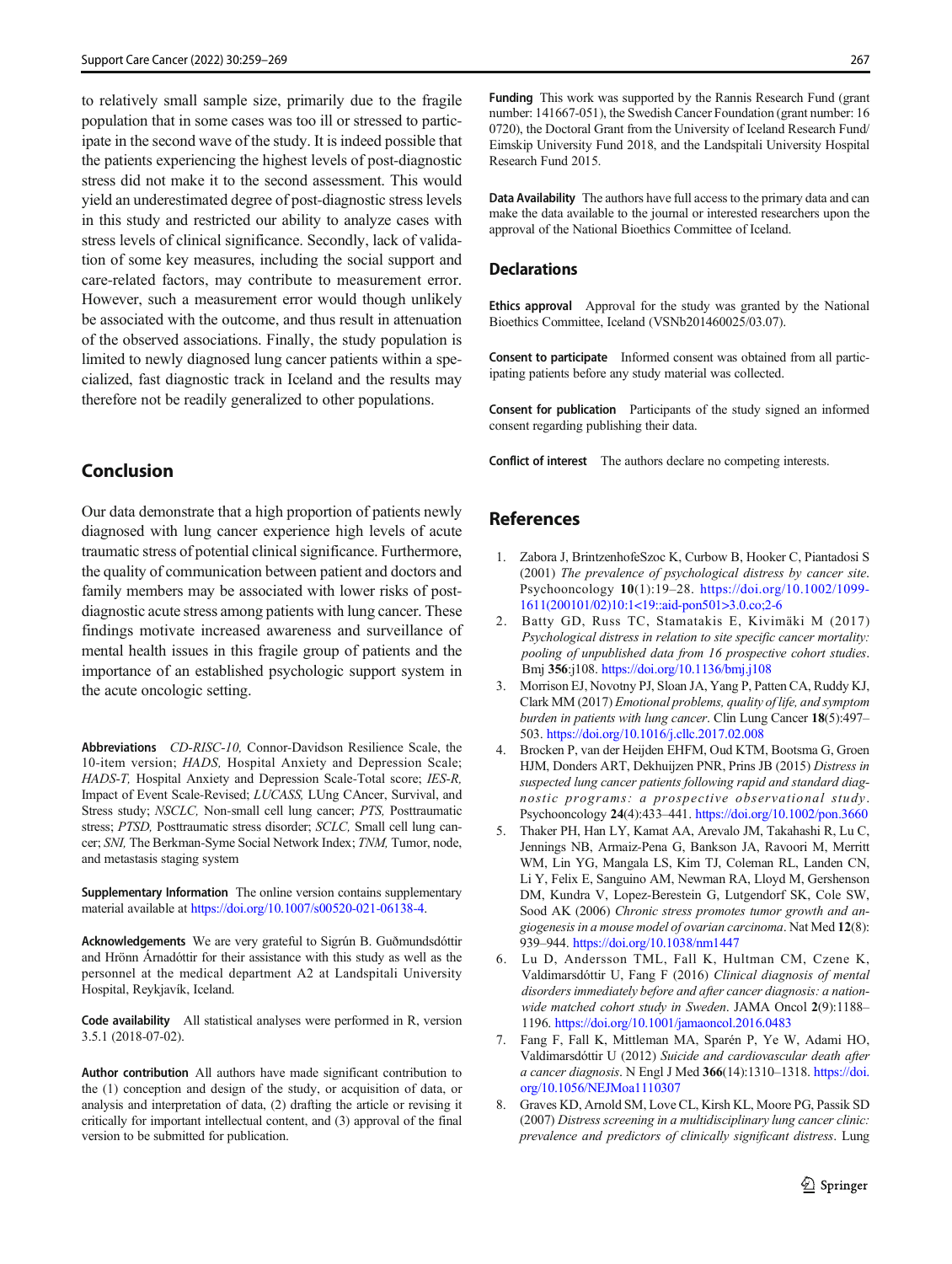<span id="page-9-0"></span>Cancer 55(2):215–224. [https://doi.org/10.1016/j.lungcan.2006.10.](https://doi.org/10.1016/j.lungcan.2006.10.001) [001](https://doi.org/10.1016/j.lungcan.2006.10.001)

- 9. Dougall AL et al (2017) Posttraumatic symptoms, quality of life, and survival among lung cancer patients. J Appl Biobehav Res 22(3). <https://doi.org/10.1111/jabr.12065>
- 10. Hegel MT, Moore CP, Collins ED, Kearing S, Gillock KL, Riggs RL, Clay KF, Ahles TA (2006) Distress, psychiatric syndromes, and impairment of function in women with newly diagnosed breast cancer. Cancer 107(12):2924–2931. [https://doi.org/10.1002/cncr.](https://doi.org/10.1002/cncr.22335) [22335](https://doi.org/10.1002/cncr.22335)
- 11. Yee MK, Sereika SM, Bender CM, Brufsky AM, Connolly MC, Rosenzweig MQ (2017) Symptom incidence, distress, cancerrelated distress, and adherence to chemotherapy among African American women with breast cancer. Cancer 123(11):2061–2069. <https://doi.org/10.1002/cncr.30575>
- 12. Prieto JM, Blanch J, Atala J, Carreras E, Rovira M, Cirera E, Gastó C (2002) Psychiatric morbidity and impact on hospital length of stay among hematologic cancer patients receiving stem-cell transplantation. J Clin Oncol 20(7):1907-1917. [https://doi.org/10.](https://doi.org/10.1200/jco.2002.07.101) [1200/jco.2002.07.101](https://doi.org/10.1200/jco.2002.07.101)
- 13. Ong LM et al (2000) Doctor-patient communication and cancer patients' quality of life and satisfaction. Patient Educ Couns 41(2):145–156. [https://doi.org/10.1016/s0738-3991\(99\)00108-1](https://doi.org/10.1016/s0738-3991(99)00108-1)
- 14. Lu D, Andrae B, Valdimarsdóttir U, Sundström K, Fall K, Sparén P, Fang F (2019) Psychological distress is associated with cancerspecific mortality among patients with cervical cancer. Cancer Res 79:3965–3972. <https://doi.org/10.1158/0008-5472.can-19-0116>
- 15. Zhu J, Fang F, Sjölander A, Fall K, Adami HO, Valdimarsdóttir U (2017) First-onset mental disorders after cancer diagnosis and cancer-specific mortality: a nationwide cohort study. Ann Oncol 28(8):1964–1969. <https://doi.org/10.1093/annonc/mdx265>
- 16. Wachen JS, Patidar SM, Mulligan EA, Naik AD, Moye J (2014) Cancer-related PTSD symptoms in a veteran sample: association with age, combat PTSD, and quality of life. Psychooncology 23(8): 921–927. <https://doi.org/10.1002/pon.3494>
- 17. Montazeri A, Milroy R, Hole D, McEwen J, Gillis CR (1998) Anxiety and depression in patients with lung cancer before and after diagnosis: findings from a population in Glasgow, Scotland. J Epidemiol Community Health 52(3):203–204. [https://doi.org/10.](https://doi.org/10.1136/jech.52.3.203) [1136/jech.52.3.203](https://doi.org/10.1136/jech.52.3.203)
- 18. Matzka M, Mayer H, Köck-Hódi S, Moses-Passini C, Dubey C, Jahn P, Schneeweiss S, Eicher M (2016) Relationship between resilience, psychological distress and physical activity in cancer patients: a cross-sectional observation study. PLoS One 11(4): e0154496. <https://doi.org/10.1371/journal.pone.0154496>
- 19. Mallinckrodt B, Armer JM, Heppner PP (2012) A threshold model of social support, adjustment, and distress after breast cancer treatment. J Couns Psychol 59(1):150-160. [https://doi.org/10.](https://doi.org/10.1037/a0026549) [1037/a0026549](https://doi.org/10.1037/a0026549)
- 20. Andrykowski MA, Cordova MJ (1998) Factors associated with PTSD symptoms following treatment for breast cancer: test of the Andersen model. J Trauma Stress 11(2):189–203. [https://doi.org/](https://doi.org/10.1023/a:1024490718043) [10.1023/a:1024490718043](https://doi.org/10.1023/a:1024490718043)
- 21. Arnaboldi P, Lucchiari C, Santoro L, Sangalli C, Luini A, Pravettoni G (2014) PTSD symptoms as a consequence of breast cancer diagnosis: clinical implications. Springerplus 3:392. [https://](https://doi.org/10.1186/2193-1801-3-392) [doi.org/10.1186/2193-1801-3-392](https://doi.org/10.1186/2193-1801-3-392)
- Schofield PE, Butow PN, Thompson JF, Tattersall MHN, Beeney LJ, Dunn SM (2003) Psychological responses of patients receiving a diagnosis of cancer. Ann Oncol 14(1):48–56. [https://doi.org/10.](https://doi.org/10.1093/annonc/mdg010) [1093/annonc/mdg010](https://doi.org/10.1093/annonc/mdg010)
- 23. Gilligan T, Coyle N, Frankel RM, Berry DL, Bohlke K, Epstein RM, Finlay E, Jackson VA, Lathan CS, Loprinzi CL, Nguyen LH, Seigel C, Baile WF (2017) Patient-clinician communication: American Society of Clinical Oncology Consensus Guideline. J

Clin Oncol 35(31):3618–3632. [https://doi.org/10.1200/jco.2017.](https://doi.org/10.1200/jco.2017.75.2311) [75.2311](https://doi.org/10.1200/jco.2017.75.2311)

- 24. Lobb EA et al (1999) Communicating prognosis in early breast cancer: do women understand the language used? Med J Aust 171(6):290–294. [https://doi.org/10.5694/j.1326-5377.2000.](https://doi.org/10.5694/j.1326-5377.2000.tb123923.x) [tb123923.x](https://doi.org/10.5694/j.1326-5377.2000.tb123923.x)
- 25. Hack TF, Ruether JD, Pickles T, Bultz BD, Chateau D, Degner LF (2012) Behind closed doors II: systematic analysis of prostate cancer patients' primary treatment consultations with radiation oncologists and predictors of satisfaction with communication. Psychooncology 21(8):809–817. <https://doi.org/10.1002/pon.1984>
- 26. Thorne SE, Bultz BD, Baile WF (2005) Is there a cost to poor communication in cancer care?: a critical review of the literature. Psychooncology 14(10):875–884; discussion 885-6. [https://doi.](https://doi.org/10.1002/pon.947) [org/10.1002/pon.947](https://doi.org/10.1002/pon.947)
- 27. Vallieres E et al (2009) The IASLC Lung Cancer Staging Project: proposals regarding the relevance of TNM in the pathologic staging of small cell lung cancer in the forthcoming (seventh) edition of the TNM classification for lung cancer. J Thorac Oncol 4(9):1049– 1059. <https://doi.org/10.1097/JTO.0b013e3181b27799>
- 28. Zigmond AS, Snaith RP (1983) The hospital anxiety and depression scale. Acta Psychiatr Scand 67(6):361-370. [https://doi.org/10.](https://doi.org/10.1111/j.1600-0447.1983.tb09716.x) [1111/j.1600-0447.1983.tb09716.x](https://doi.org/10.1111/j.1600-0447.1983.tb09716.x)
- 29. Singer S, Kuhnt S, Götze H, Hauss J, Hinz A, Liebmann A, Krauß O, Lehmann A, Schwarz R (2009) Hospital anxiety and depression scale cutoff scores for cancer patients in acute care. Br J Cancer 100(6):908–912. <https://doi.org/10.1038/sj.bjc.6604952>
- 30. Berkman LF, Syme SL (1979) Social networks, host resistance, and mortality: a nine-year follow-up study of Alameda County residents. Am J Epidemiol 109(2):186–204. [https://doi.org/10.](https://doi.org/10.1093/oxfordjournals.aje.a112674) [1093/oxfordjournals.aje.a112674](https://doi.org/10.1093/oxfordjournals.aje.a112674)
- 31. Loucks EB et al (2006) Social networks and inflammatory markers in the Framingham Heart Study. J Biosoc Sci 38(6):835–842. <https://doi.org/10.1017/s0021932005001203>
- 32. Campbell-Sills L, Stein MB (2007) Psychometric analysis and refinement of the Connor-Davidson Resilience Scale (CD-RISC): validation of a 10-item measure of resilience. J Trauma Stress  $20(6)$ : 1019–1028. <https://doi.org/10.1002/jts.20271>
- 33. Weiss DS, Marmar CR (1997) The Impact of Event Scale-Revised. In: Wilson JP, Keane TM (eds) Assessing psychological trauma and PTSD, vol 399-411. The Guilford Press, New York
- 34. Asukai N et al (2002) Reliability and validity of the Japaneselanguage version of the Impact of Event Scale-Revised (IES-R-J): four studies of different traumatic events. J Nerv Ment Dis 190(3): 175–182. <https://doi.org/10.1097/00005053-200203000-00006>
- 35. Creamer M, Bell R, Failla S (2003) Psychometric properties of the Impact of Event Scale - Revised. Behav Res Ther 41(12):1489– 1496. <https://doi.org/10.1016/j.brat.2003.07.010>
- 36. van Buuren S, Groothuis-Oudshoorn OK (2011) Mice: multivariate imputation by chained equation in R. Journal of Statistical Software 45(3):1–67. <https://doi.org/10.18637/jss.v045.i03>
- 37. R Core Team (2014) R: A language and environment for statistical computing. R Foundation for Statistical Computing, Vienna
- 38. Abbey G, Thompson SBN, Hickish T, Heathcote D (2015) A metaanalysis of prevalence rates and moderating factors for cancerrelated post-traumatic stress disorder. Psychooncology 24(4): 371–381. <https://doi.org/10.1002/pon.3654>
- 39. Jacobsen PB, Norton WE (2019) The role of implementation science in improving distress assessment and management in oncology: a commentary on "Screening for psychosocial distress among patients with cancer: implications for clinical practice, healthcare policy, and dissemination to enhance cancer survivorship". Transl Behav Med 9(2):292–295. <https://doi.org/10.1093/tbm/ibz022>
- 40. Akechi T, Okamura H, Nishiwaki Y, Uchitomi Y (2001) Psychiatric disorders and associated and predictive factors in patients with unresectable nonsmall cell lung carcinoma: a longitudinal study.